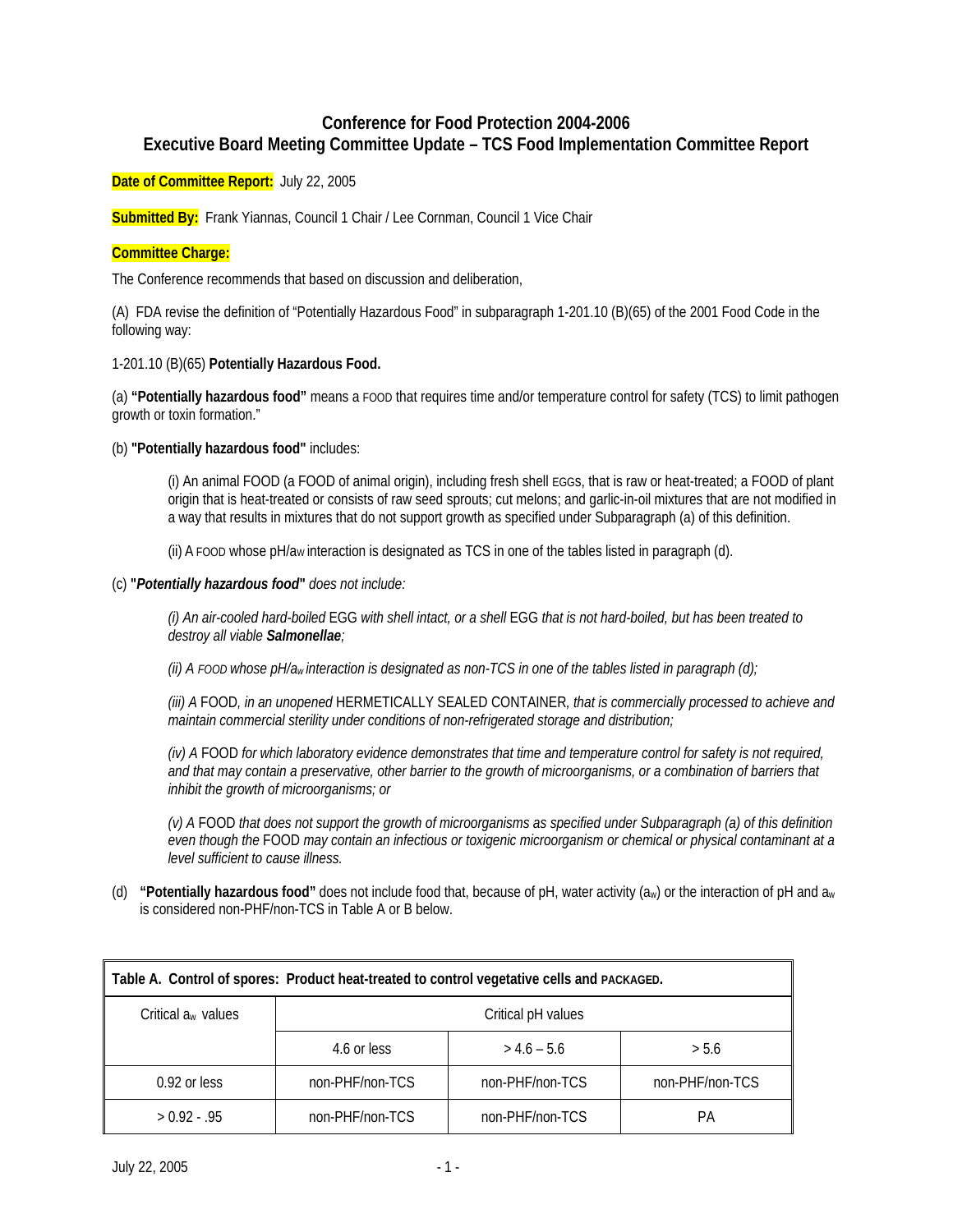| non-<br>``<br>u.<br>чюн-<br>. .<br>باد | $\cap$ | $ -$<br>$\sim\cdot\cdot\cdot$ |  |  |
|----------------------------------------|--------|-------------------------------|--|--|
|----------------------------------------|--------|-------------------------------|--|--|

| Table B. Control of vegetative cells and spores: Product not heat-treated or heat-treated but not PACKAGED. |                    |                 |                 |                 |  |  |
|-------------------------------------------------------------------------------------------------------------|--------------------|-----------------|-----------------|-----------------|--|--|
|                                                                                                             |                    |                 |                 |                 |  |  |
| Critical $a_w$ values                                                                                       | Critical pH values |                 |                 |                 |  |  |
|                                                                                                             | < 4.2              | $4.2 - 4.6$     | $4.6 - 5.0$     | > 5.0           |  |  |
|                                                                                                             | non-PHF/non-TCS    | non-PHF/non-TCS | non-PHF/non-TCS | non-PHF/non-TCS |  |  |
| < 0.88                                                                                                      |                    |                 |                 |                 |  |  |
|                                                                                                             | non-PHF/non-TCS    | non-PHF/non-TCS | non-PHF/non-TCS |                 |  |  |
| $0.88 - 0.90$                                                                                               |                    |                 |                 | РA              |  |  |
|                                                                                                             | non-PHF/non-TCS    | non-PHF/non-TCS |                 |                 |  |  |
| $> 0.90 - 0.92$                                                                                             |                    |                 | <b>PA</b>       | РA              |  |  |
|                                                                                                             | non-PHF/non-TCS    |                 |                 |                 |  |  |
| > 0.92                                                                                                      |                    | РA              | PA              | РA              |  |  |

PA = Product Assessment Required

(B) And that a PHF Committee be named to work with the FDA on this issue, charged to consider the best implementation strategy for state/local regulations and the food service/food store industry to determine whether a food is PHF or not, based on the IFT Report, to determine whether the term PHF or TCS is preferred and to report back to the Conference for Food Protection Executive Board by the 2004 Fall Board Meeting.

# **Committee Members:**

*Yum! Brands Inc. Ohio Department of Agriculture 3280 Merganser Lane 8995 E. Main Street Alpharetta, GA 30022 Reynoldsburg, OH 43068 (678) 366-0469 ph (614) 728-6250* 

Sheri Dove Byron Beerbower 0B*Pennsylvania Department of Agriculture Michigan Department of Agriculture 2301 N. Cameron Street Post Office Box 30017 Harrisburg, PA 17110 Lansing, MI 48909 (717) 787-4315 ext. 205 (517) 241-0934*  E-mail: **Shdove@state.pa.us. E-mail: BeerbowerB@Michigan.gov** 

Jeff Lawrence **Rick Akin** *4300 Cherry Creek Drive S. 1940 North Monroe Street Denver, CO 80246 Tallahassee, FL 32399-1012 (303) 692-3648 (850 488-1133* 

John Lattimore Susan Strong 2B*TX Department of Health CA Department of Health Services 1100 W 49th Street P.O. Box 997413 (MS 7602) Austin, TX 78756 Sacramento, Ca 95899-7413 (512) 719-0232 (916) 650-6617 E-mail:* HU*john.lattimore@tdh.state.tx.us*UH *E-mail:* HU*sstrong1@dhs.ca.gov*<sup>U</sup>

July 22, 2005 - 2 -Steven J. Goode **Alison Rein** 3B*Clark County Health District / NV National Consumers League P.O. Box 3902 1701 K Street NW #1200 Las Vegas, NV 81127 Washington, DC 20006 (702) 383-1263 (202) 835-3323*   $E$ -mail: **goode@cchd.org**UHU<sub>2</sub> E-mail: **html** end and alisonr@nclnet.org

Pam Williams, Chair **Darlene McDonnell, Vice-Chair** Darlene McDonnell, Vice-Chair *E-mail:* HU*Pam.williams@yum.com*UH *E-mail:* U*mcdonnell@mail.agri.state.oh.us*

1B*Colorado Department of Health FL Department of Business and Professional Regulations E-mail:* HU*Jeff.lawrence@state.co.us*UH *E-mail:* HU*rick.akin@dbpr.state.fl.us*UH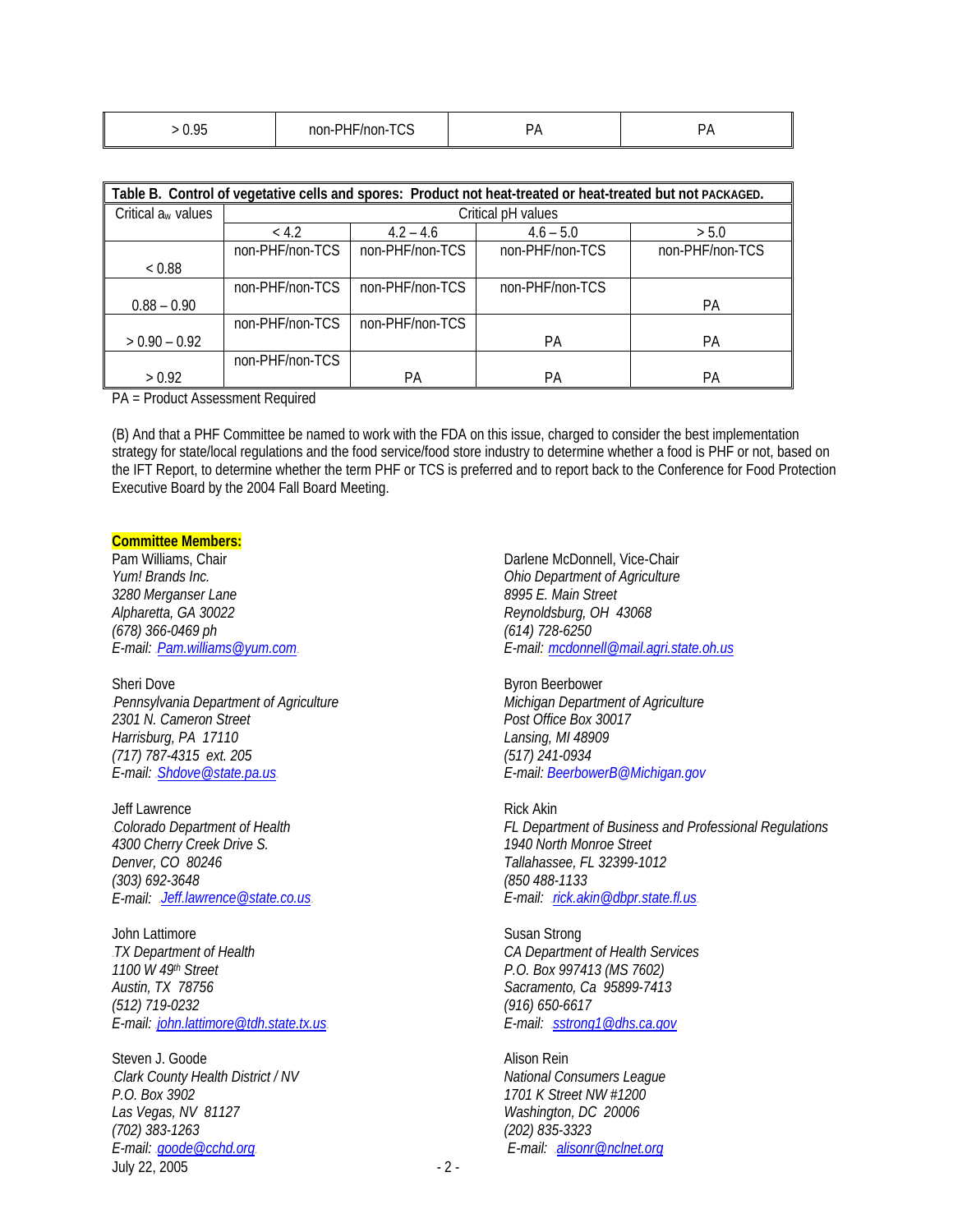Shirley B. Bohm Allan Tart *FDA/CFSAN FDA/ Southeast Regional Office 5100 Paint Branch Pkwy. HFS-627 60 Eight Street N.E. College Park, MD 20740-3835 Atlanta, GA 30309 (301) 436-2096 (404) 253-1267 E-mail: <u>Shirley.bohm@cfsan.fda.gov</u>UHuatart@ora.fda.gov* 

Linda Collins **Moshe Dreyfuss** Moshe Dreyfuss *FDA/Southwest Regional Office USDA/FSIS 4040 N. Central Expressway #900 1400 Independence Ave., Rm. 344 (214)253-4945 (202) 690-6279* 

Jane Griffith **Dr. William E. McCullough** *Wawa Arby's Inc.*<br>260 W. Baltimore Pike *Arby's Inc.* **Arby's Inc.** *Wawa, PA 19063* Fort Lauderdale, FL 33334 *(610) 358-8180 (954) 351-5175*  E-mail: Jane.m.griffith@wawa.com **E-mail:** *E-mail: .wemccullough@arbys.com* 

Courtney Halbrook **Courtney Halbrook James Steele** 4B*Brinker International Walt Disney World 6700 LBJ Freeway, Suite 3105 Post Office Box 10,000 Dallas, TX 75240 Lake Buena Vista, FL 32830-1000 (972) 770-1777 (407) 397-6625 E-mail:* HU*courtney.halbrook@brinker.com*UH *E-mail: james.steele@disney.com*

Jenny Scott **Liza Frias** *National Food Processors Association Albertsons*  1350 I Street, N.W. Suite 300 *Washington, DC 20005 Fullerton, CA 92831-5221 (202) 639-5985 (714) 300-6813* 

Charles S. Otto, III Donna Garren, Ph.D.<br>
USPHS/CDC/NCEH/Env'l Health Svcs National Restaurant Association USPHS/CDC/NCEH/Env'l Health Svcs *4770 Buford Hwy NE / MS F28 1200 17th Street Atlanta, GA 30341-3724 Washington, DC 20036 (770) 488-7303 (202) 331-5986*  E-mail: **cotto@cdc.gov.**<br>
E-mail: **AU**cotto@cdc.gov.

Lawrence C. Edwards *Food Marketing Institute 655 15th Street, NW, Suite 700 Washington, DC 20005 (202) 220-0659 Hedwards@fmi.org* 

*Dallas, TX 75204-3128 Washington, DC 20250-3700 E-mail: . Lcollins@ora.fda.gov.* **E-mail: . html:** mosha.dreyfuss@fsis.usd.gov.

*260 W. Baltimore Pike 1000 Corporate Drive* 

*E-mail:* HU*jscott@nfpa-food.org*UH *E-mail: liza.frias@albertsons.com*